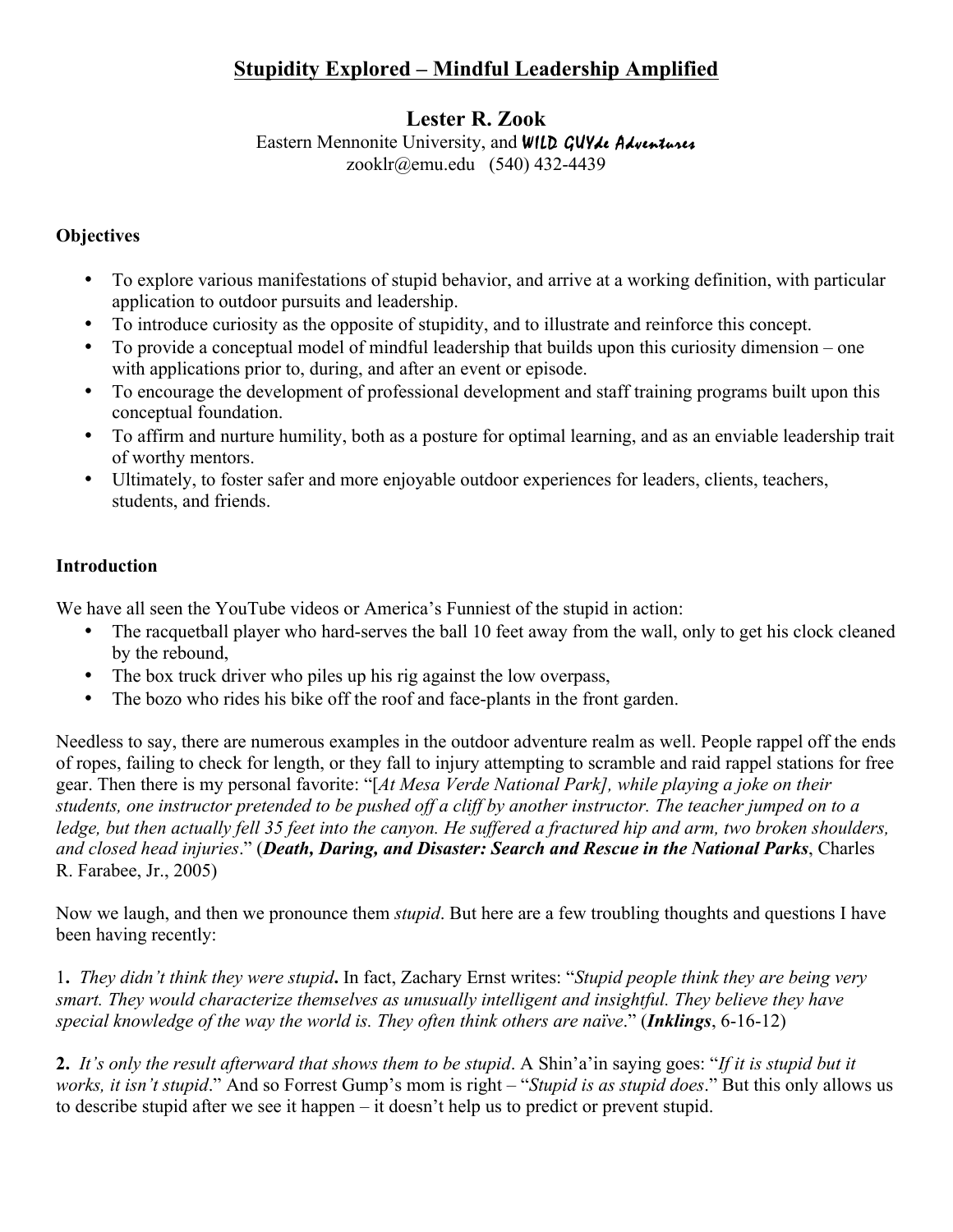**3***. So, if they didn't think they were being stupid beforehand but they actually were, what were they thinking?* And if we can figure out what stupid looks like before it becomes painfully apparent, could we occasionally identify and prevent stupid behavior?

I would like to offer several different ways that stupidity might express itself, and then propose a tentative hypothesis or working definition.

## **What does stupid look like? How do we know when we see stupid happening?**

Carlo Cipolla divides humans into four classes (*The Basic Laws of Human Stupidity*, 1986):

- The Helpless (suffering a loss while producing a gain for the other)
- The Intelligent (making a gain while yielding a gain to the other as well)
- The Bandit (making a gain while imparting a loss to the other)
- The Stupid (causing a loss to others while himself deriving no gain, and possibly even incurring loss)

So when everyone is losing (including in particular the one who caused the incident), stupidity is happening.

I tried to think about some real examples that we might label as stupid, and then extrapolate or work backwards to synthesize my own descriptions of stupidity:

1. Sometimes, it seems that stupid is clinging to an idea in the face of opposing reason and evidence. In fact, Zachary Ernst suggests that this is the defining characteristic of stupid people: "*They apply double-standards with regard to evidence. They may apply the highest standards of intellectual rigor to some questions, while endorsing the most asinine answers to others, with either no justification or with transparently ridiculous justification*." (*Inklings*, 6-16-12) Obvious facts do not require justification, and highly intelligent people that they are, they are gifted at discerning what is obvious.

The wife of Kelly James, lost mountaineer on Mt. Hood in December of 2006, told reporters that she was certain that her husband would survive because, "*We got engaged on that mountain, and he promised me that we would enjoy our next anniversary up there!"* Apparently the mountain did not get the memo, because Kelly James' body was found three days later, dead in a snow cave. The chasm here between premise and logical conclusion is clear. This is why, incidentally, prejudice, racial or otherwise, and superstition are always stupid.

2. Sometimes it appears that stupid is the one who decides that statistically, he is always the exception (when in fact, statistically, this makes no sense). By definition, statistics describe the likelihood of not being an exception. Cross, in polling faculty in American higher education about their own effectiveness, reported, "*an amazing 94% rate themselves as above average teachers, and 68% rank themselves in the top quarter on teaching performance*." (*Not Can, but Will College Teaching be Improved?* 1980). In my mind, this would qualify…

Someone observed that the lottery is a tax on the mathematically challenged. Regularly playing the lottery ignores the statistics. Or you could say it is stupid.

A corollary cohort here might be those folks who fail to draw the obvious conclusions, or who draw faulty conclusions about cause and effect. Often, this is done to protect the fragile ego from recrimination or inadequacy (redirect blame, etc.). Todd Schimelpfenig and Gates Richards, in presenting on *Decision-Making and Judgment* (WRMC, 10-6-11), referred to "illusory causation" – that illusion that a decision made was the cause of the positive outcome – in short, a false feedback loop. Sometimes, even our supposed rational choice model (gathering information and considering alternatives) is limited by biases in selection and observation, and by the illusion of thoroughness. We go through the motions of cherry-picking data to confirm our pre-ordained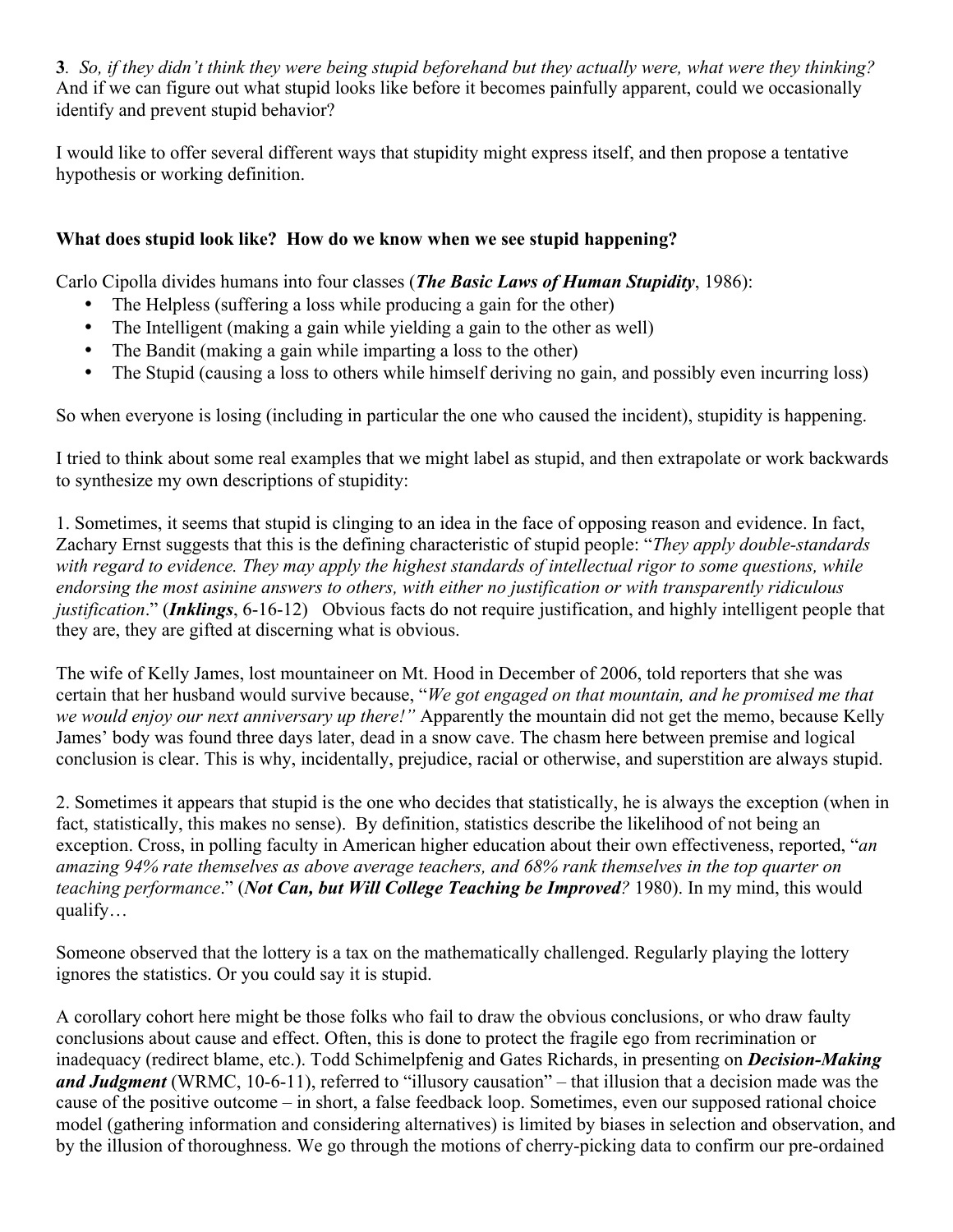decisions. The degree to which we are aware of these denial games while we are practicing them could be called our stupidity index.

3. Sometimes, stupid is the one who refuses to make changes based upon his own history or the experience of others. Albert Einstein's definition of insanity could apply here – "*trying the same approach over and over, hoping for a different result*." (Incidentally, Einstein, the gold standard for genius in the human race, was at times thought quite stupid, so he actually had some fairly poignant observations about stupidity. He said, for example, "*Two things are infinite: the universe and human stupidity; and I'm not sure about the universe.*"). Earlier, Solomon observed that "*Stern discipline awaits him who leaves the path, and he who hates correction will die.*" (Prov. 15:10). America's Funniest Home Videos now takes this "stern discipline" and regularly turns it into entertainment for the masses.

4. Sometimes, stupid happens because one of the traps of ignorance is that it is often unaware of its own existence. This is the Dunning-Kruger Effect; it was first explored by two Cornell researchers when attempting to demystify why a bank robber thought himself invisible to security cameras because he had smeared lemon juice on his face. Dunning and Kruger extrapolated that "*the skills that engender competence in a particular domain are often the very same skills necessary to evaluate competence in that domain – one's own or anyone else's*." (1999, 1121) So the incompetent tend to over-inflate their self-perceived competence, exactly because *they don't know that they don't know.* I call this IGNORANCE SQUARED.

#### **So may I boil these down to my conclusion, and one that is at least a little bit operational in recognizing stupidity before the fact? (and hopefully more descriptive than derogatory)**

I would offer that stupidity is *someone who refuses to learn*. If we define learning as behavior change growing out of observations and reflective thought, then a person breaking down at any of these points (failure to observe and attend, incapacity or unwillingness to reflect, resistance to changing course or modifying constructs, refusal to grow) is stupid.

John Dewey said, "*Learning is thinking about experience*." We are not learned if we have merely had an experience – we are learned if we have experienced something and then reflected on it, extracted meaning from it, and applied it. George Santayana, the American historian, observed, "*Those who refuse to learn from history are doomed to repeat it*." Learning is the corrective that we apply to past failure. *The past is always prologue*. So when we see someone repeating a destructive cycle for themselves or others, ignoring statistics, experience, and evidence, we can say, in tones more observational than insulting (and hopefully, **before** it all hits the fan): "*I think we are about to see stupid*!"

Our conclusion so far, after looking at several dimensions, is that stupidity has little to do with IQ. It is, rather, *an unwillingness to learn*. This tentative definition has some predictive value. When we experience someone who shows a failure to observe and attend, incapacity or unwillingness to reflect, resistance to changing course or modifying constructs, or a refusal to grow, we can be reasonably assured that some form of stupid behavior is shortly to follow. Now we will delve a little more deeply into this topic, looking at situations that tempt to us to act stupidly, and then at how we might rise above stupidity.

#### **When do people do stupid things? How and when do we become stupid?**

Joel Stein attempted to understand why a brilliant man like CIA Director David Petraeus destroyed his career over an extra-marital affair. His analysis: "*Because Petraeus had extensive army training to withstand torture, sleeplessness, and contemporary hairstyles, he probably thought he could also steel himself against temptations he hadn't trained for. People who pride themselves on being*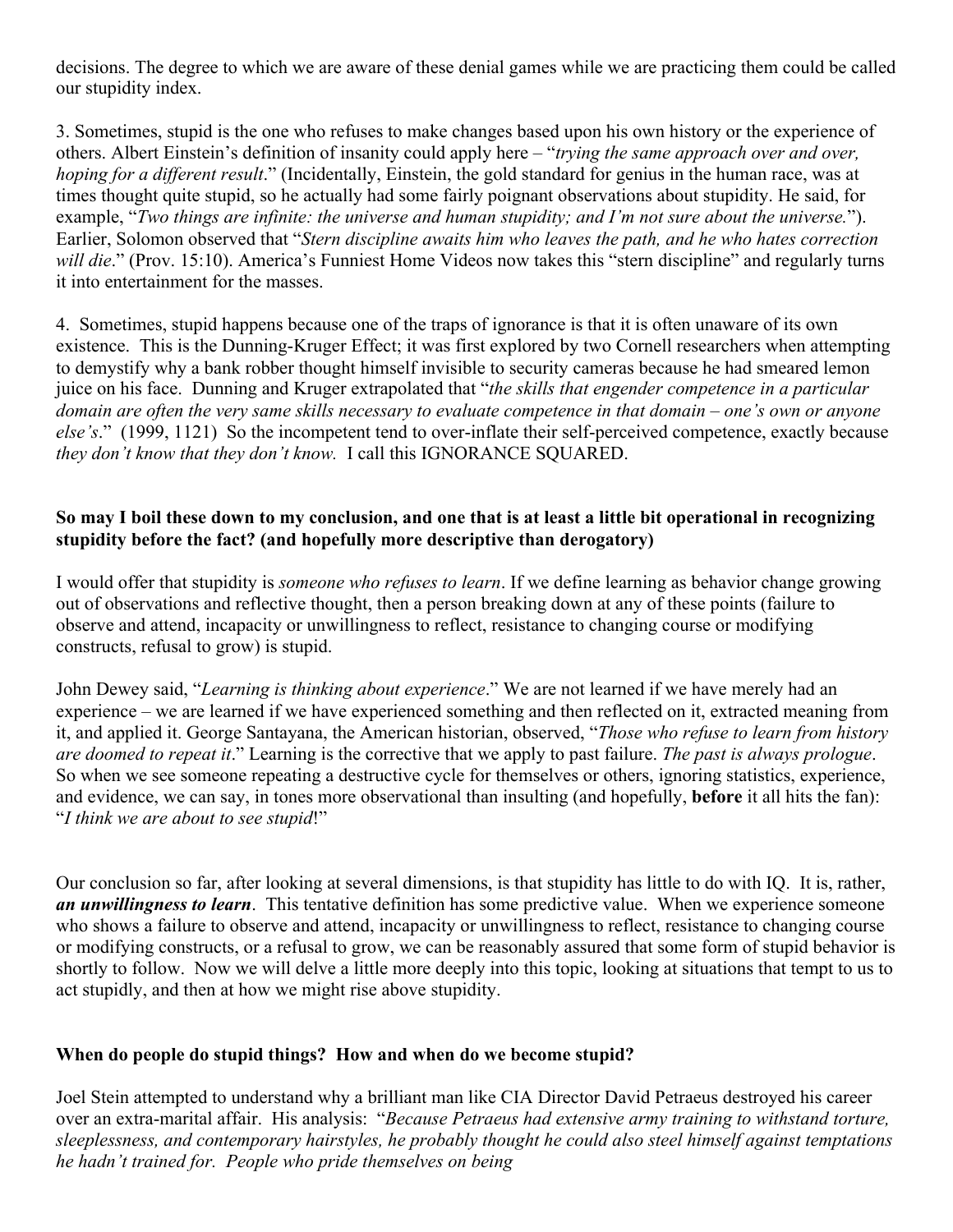*super rational and super disciplined are uniquely at risk for this hot state/cold state problem. This is how hubris works… [George Lowenstein explained how Petraeus could make so many hot-state mistakes in the middle of the day, over email], 'Someone as upright as Petraeus was particularly vulnerable since he had little practice in dealing with sexual temptations. So he kept getting excited and doing stupid things, like writing inappropriate emails despite all that wasted time learning Morse code.'*" (TIME, 11-28-12, p. 62)

Here, we see two hints of situations that can drive us to stupidity: the first is situations of *intense emotion*. Laurence Gonzales relates that his father, a World War II Flying Fortress pilot, would say, "*When you walk across that ramp to your airplane, you leave half your brain behind*." (Deep Survival: Who Lives, Who Dies, and Why, 2003).

And the second is *hubris* -- overweening, or maybe oblivious pride. Arno Ilgner says: "B*eware! Few people actually admit to being or feeling close-minded. The Ego doesn't allow that. We trick ourselves into thinking we are objective and open, when in fact we may be judgmental and closed. Once again, the mind is full of subtle tricks." (p. 35)* Pride might be called self protective Ego. Exaggerated, it might be called hubris.

This might be why unbridled ego is such a reliable predictor of human suffering and misfortune in the outdoors (and probably, in human relationships in general). *My self-perceived superiority renders any input, feedback, or perspectives from others as unworthy of me; I have already decided that I have it all figured out. In short, why learn?*

Maybe here, we see suggested why highly accomplished people are capable of such stupid acts – their very achievements and the identity fostered renders them less likely to seek outside input. We might be talking about surgeons, head pilots …

One additional condition that seems to predispose people toward stupid actions is *isolation* – a lack of outside scrutiny of decisions and conclusions. Greg Lukianoff observes, "*Those with the highest levels of education [tend to] have the lowest exposure to people with conflicting points of view.*" (Unlearning Liberty: Campus Censorship and the End of the American Debate, 2012) The result, he suggests, is a stifling form of thought conformity. This has been called "group-think" – conclusions arrived at in cloistered isolation, where group identity and cohesiveness are made to depend upon uniformity of thought (Janis, 1982). Group-think decisions can be quite stupid.

#### **So if stupidity is linked to an unwillingness to learn, then, contrary to conventional wisdom, the opposite of stupidity is not intelligence.**

The opposite of stupidity is *curiosity* – an inquiring mind, and a desire to learn and know.

Astro Teller, director of New Projects at Google, says: "*I see something, I hear about something, and it doesn't fit with the model I have for the world, and … usually, the right answer is that I need to adjust my models. That's the learning moment*."

Listen to Arno Ilgner, author of The Rock Warrior's Way (2006): "*Learning and growing is a process of modifying your beliefs. If you're too attached to your beliefs, you won't be willing to modify them (stupidity). When you identify yourself with your beliefs, you become attached to them. Without realizing it, you become defensive when they are threatened. Efficient learning requires an open mind. To be open-minded means you don't cast out new information before evaluating it, and if it's useful, making an honest attempt to incorporate it into your present way of thinking.*" (p. 35).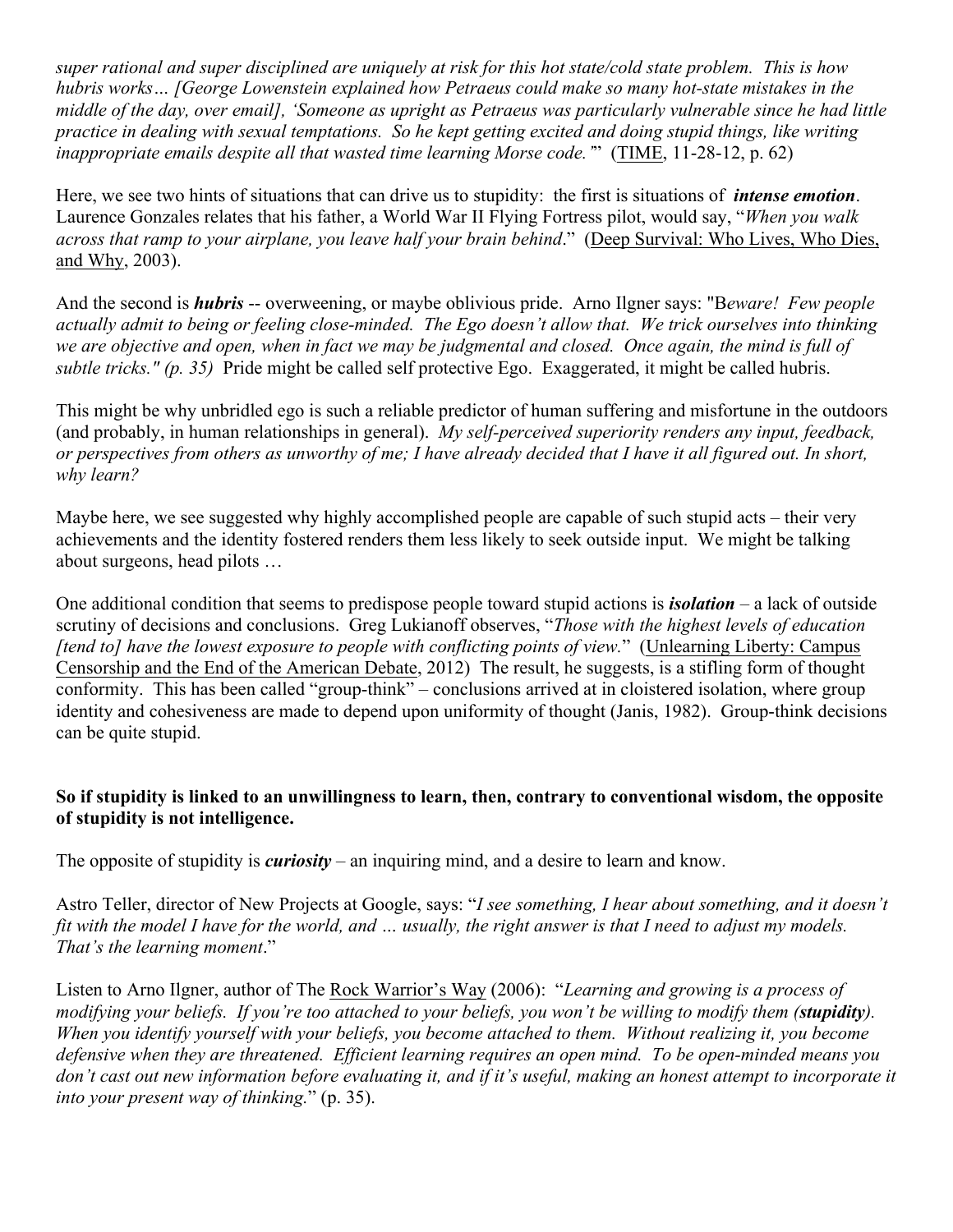**So a remedy?** What about questions – questions of every kind?! Here are a few practical applications:

- 1. **We can cultivate a personal posture of curiosity, about our own thought processes, the validity of our conclusions and decisions, and our own capabilities.** John Powell (Fully Human, Fully Alive, 1976) suggests a posture toward each day of "letting life question you." "*A very different person from a background very dissimilar to mine asks me if I am capable of empathy and understanding. Success and failure ask me to define my ideas of success and failure. Suffering asks me if I really believe I can grow through adversity.*" (p. 92) Pausing long enough to let life question us gives us a meta-perspective on ourselves – a bird's eye view or level of objectivity that just might keep us from engaging in something stupid. It also introduces a pause in the action – time enough to insert, in Steven Covey's words, a proactive choice of action between stimulus and response.
- 2. **Leaders should foster an atmosphere in the group that allows any member to raise a question, about procedure, decisions already made or about to be**. Anyone should be allowed to voice a concern or an observation ("*That emperor has no clothes*.") If leaders are threatened with this and become autocratic, they might stifle the very voices that could be their or their group's salvation. That would be very stupid! Leaders modeling their own inquisitive processes is also very powerful teaching.

What about humility as a professional trait, and an enviable attribute of worthy mentors? Too often in this field, we are tempted to cover over our mistakes, under the false impression that, if we reveal them, we will be thought incompetent. I would urge, particularly the old guys like myself, that what our young leaders need are examples of older leaders who are willing to talk about their mistakes and close calls. When we are able to unpack our own stupid mistakes, we will help coach a younger generation of leaders who can learn from their own history and the mistakes of others, without fear.

- 3. **What questions might prevent the multitude of falls, explosions, projectile face shots, and groin-plants on pointed objects that we witness on YouTube?** What about: "*Do I really have the skills to pull off this stunt*? *What factors of physics am I not taking into account* (angle of incidence equals angle of reflection, force equals mass times acceleration, friction coefficient and viscosity, gravity, combustibility)? Or maybe, *what are the various ways that this could go terribly wrong*? Any one of these would do if it serves to stall the individual long enough to be curious.
- 4. Finally, when we encounter someone who demonstrates an unwillingness to participate in inquiry, we should **give them plenty of space**, because we can be fairly certain that we are about to see stupid!

**Now let's talk about mindfulness.** Look for the conceptual similarities with curiosity that we have already mentioned.

Ellen Langer pioneered the work on mindfulness. She describes being mindful as:

- 1. Being actively alert in the present
- 2. Being open to new and different information.
- 3. Having the ability to create new categories when processing information.
- 4. Having an awareness of multiple perspectives.

## **A Tentative Model to Train for Mindfulness**

For my purposes, I envision training for mindful leadership as a parallel curriculum. Alongside teaching the hard skills of anchor building, navigation, backcountry food prep, stream crossing and shelter construction, I have an additional assignment -- teaching my students and my staff to lead with mindfulness and curiosity. How can we set it up?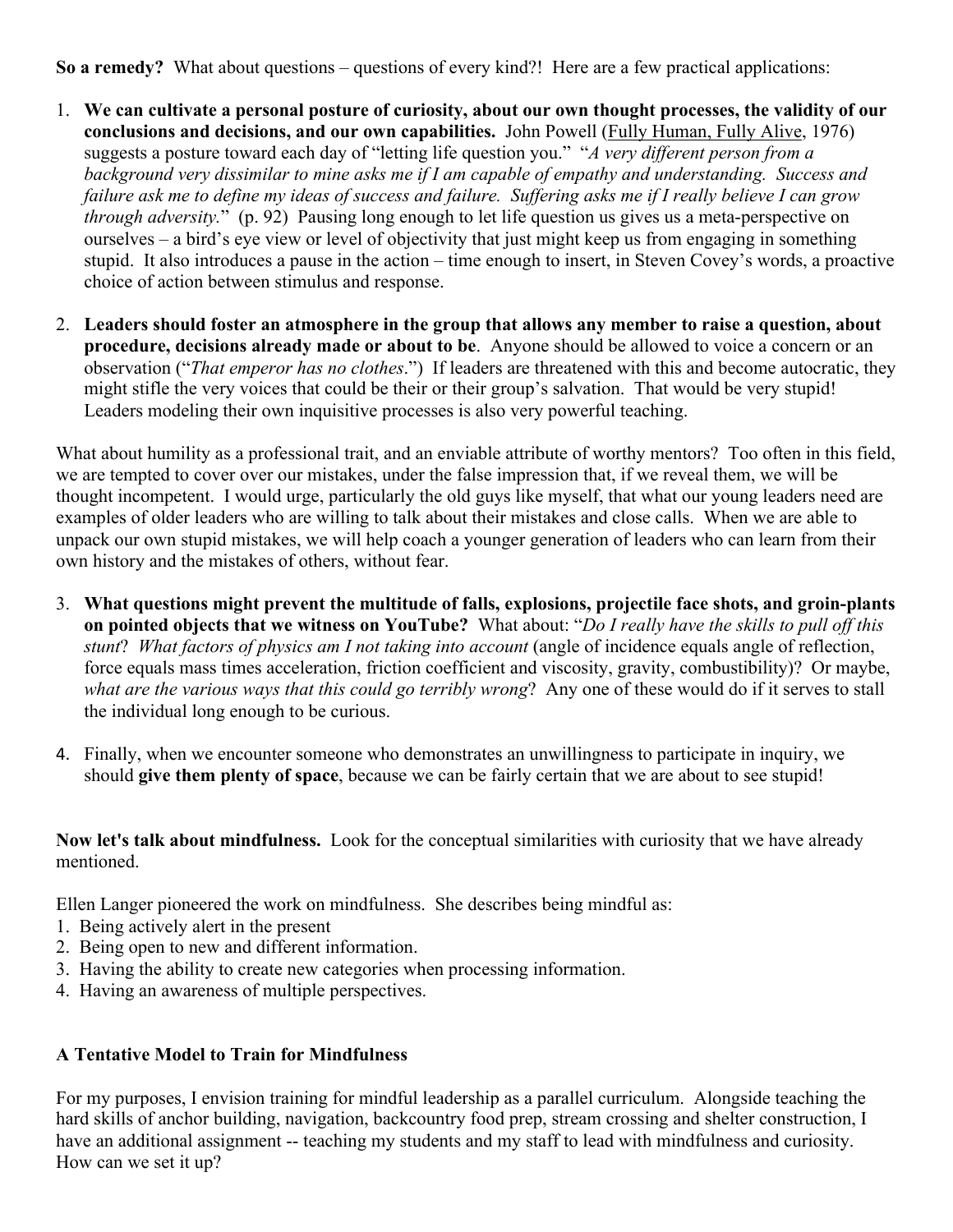One model is to think of the leadership needs chronological to the event or activity. There is mindful leadership before, during and after. It might look like this:

Before an event or incident, the expression of mindful leading is called *pre-emptive awareness*. Your leadership radar is your awareness -- of everything: weather and conditions, group mood and tenor, who is eating and hydrating, who is not, and why, who might not be acting like their typical self. Are we getting overly lackadaisical, or competitive? What's going on here, and why is it happening? Do you hear it – curiosity -- questions of every kind, to keep us aware and sharp?

My mentor used to say to us, "Be aware of what is happening around you." And oblivious as we were, we thought we were being aware, until we would get hit as if from nowhere with a storm, or health issue, or something.

Heightening our awareness before the fact should be happening as we hike into the crag with our client group - as we converse, probe, listen, and watch. Who do I have here today? What are they bringing with them? How are they relating? What is their fitness level? Is there anyone who really doesn't want to be here? Etc.

During the day or session of activity, I have framed mindful leadership as *calculated intervention.* Steven Covey talked about inserting a pause between stimulus and response -- he called this *response-ability* -- the ability to choose our response instead of simply reacting on impulse or instinct. Viktor Frankl famously declared this to be the last of the grand human freedoms -- the ability to choose our response to any situation we face. Herein, he found a dignity that sets us apart from every other creature in nature. In leadership roles, here we demonstrate a level of sophistication and understanding of the situation. Paul Petzoldt called this judgment - - the ability to assess all the operative factors and make a wise and situation-specific decision.

This is also where we might conduct the pre-mortem. What might be the consequences of the several paths of response we have? Are we prepared to accept the outcomes as we understand them? This might also be a chance to ask, how can I create a win-win here -- not my way or your way but a created and creative third way alternative.

Finally, after the day ends, or the incident recedes, mindful leadership takes the form of reflective and introspective learning.

Could any of these make for fruitful debriefing of a close call, an incident, or a staff discussion:

- "*If we do not change our direction, we will end up exactly where we are headed*." (Chinese proverb)
- "*Errors promote growth and are critical to learning."*
- "*Everything that happens to you is your teacher. The secret is to learn to sit at the feet of your own life and be taught by it*." (Polly Berends)

Lewin and Kolb proposed that the progression of extracting meaning from a concrete experience is *observation and description, abstract generalization, and application*. Project Adventure uses "What?" "So what?" and Now what?" Personally, I like *hindsight, insight, and foresight*. The focus is on learning from the past to positively influence future action.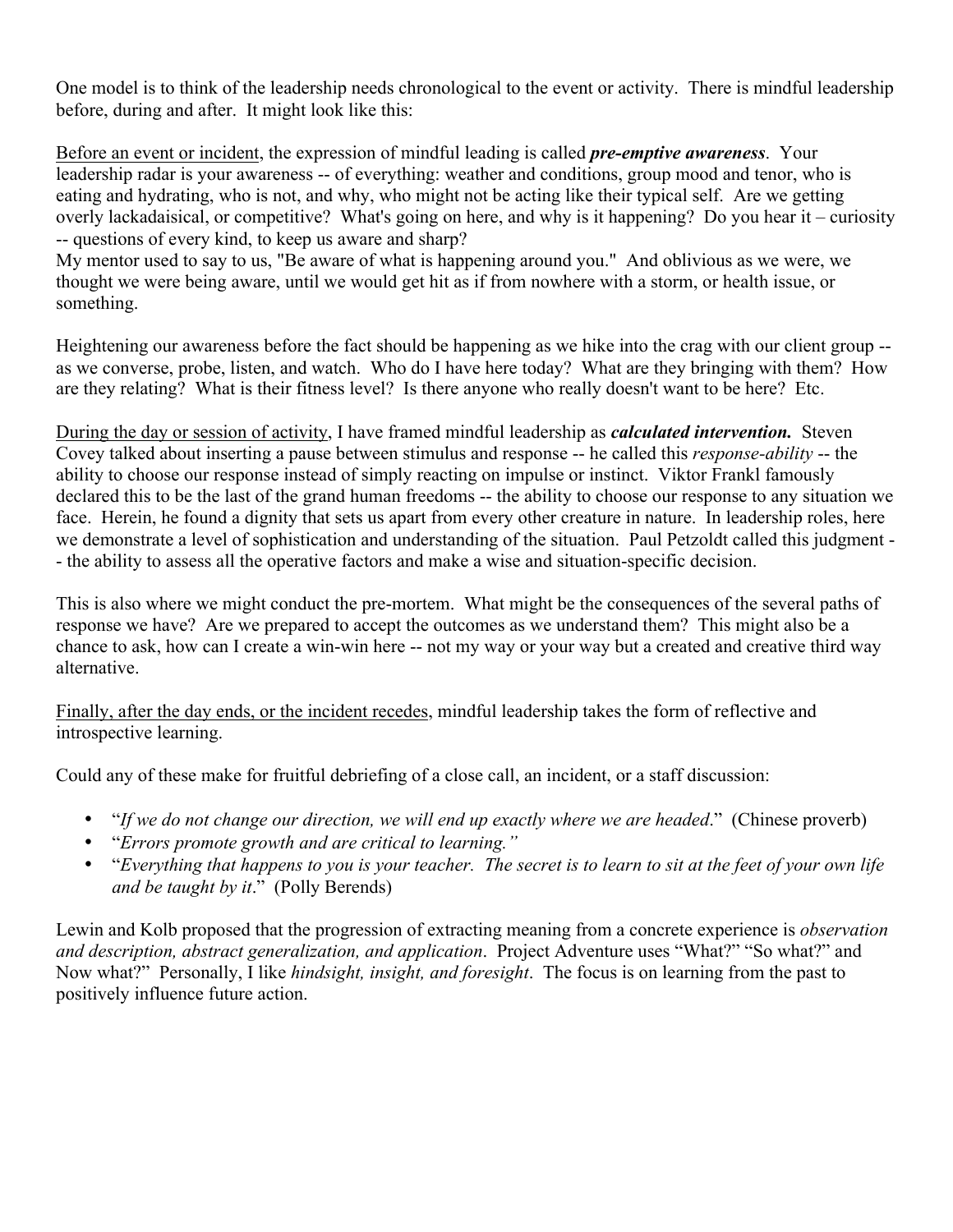

One way to discern if we are truly drawing abstract generalizations or just looking at this situation as its own unique event is to ask: *are our conclusions generalizable beyond just this incident*? There is a tendency among some accident victims to view their situation as idiosyncratic (once in a lifetime), and hence, not to apply real depth of thought to root causes. See if you can tell the difference:

After a failed relationship with a selfish person:

"*Next time, I won't marry a tightwad*."

Or

"*Next time, I won't allow my own passion, need for affection, and wishful thinking to run ahead of really getting to know the person before I commit*."

"*Next time, I won't try driving 85 MPH again*."

Or

"*Next time, I won't allow the pressures from friends inside the vehicle to tempt me to drive in unsafe ways*."

"*I got an F in that class because I failed his exams; they are much too hard*." Or

"*I failed several classes this semester, and I have noticed that in each of them, I was intimidated by the prof, so I didn't go in for extra help when I started to struggle*."

Another observation about each of the latter responses above (as compared with each of their former counterparts) is that the latter responses point a path to *personal responsibility*, rather than evading or shifting blame to external factors.

Finally, this takes courage; if we are going to truly learn, we as leaders must be prepared to hear what we might not want to hear:

- "*You didn't properly prepare us for this situation. Our training never really covered this*."
- "*You were showing favoritism, and that may have made \_\_\_ feel neglected and insignificant, and that's why they left without telling anyone*."

In short, your own leadership may be indicted as part of the problem, and if you are insecure or defensive, it will sabotage the process. Incidentally, these kinds of conclusions are easier to swallow if you have come to these conclusions first yourself – another plea for honesty, and self-mastery.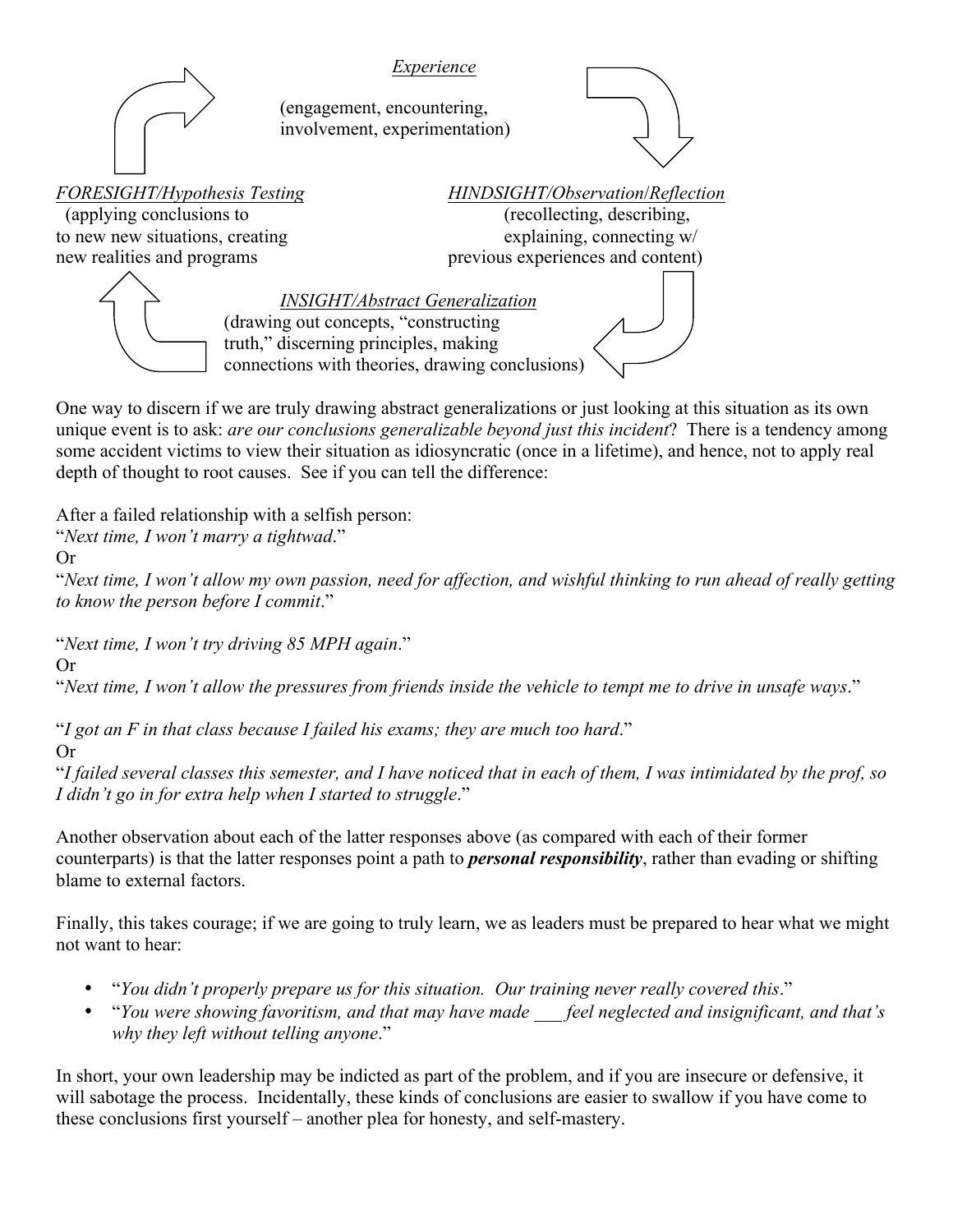Perhaps the wisest words uttered by Solomon were these, spoken after walking past the overgrown and neglected field of a man who lacked judgment: "*I applied my heart to what I observed and learned a lesson from what I saw...*" (Prov. 24:32)

So, to summarize, a model with which to build mindfulness into our staff training – to learn from and avoid stupid behavior -- might include pre-emptive awareness, calculated intervention, and then reflective and introspective learning. I would encourage you to create some of your own program applications

#### **Applications and Takeaways:**

1. Personal introspection: Am I closed to learning in any particular areas or settings? What do my co-workers and subordinates see? Do I behave stupid? What is my curiosity quotient?

2. Do I have any particular staff members who need to hear this sermon? How am I going to approach this?

3. What might be some creative applications of the Mindful Leadership model for our staff training (preemptive awareness, calculated intervention, reflective and introspective learning)?

4. Is there either a particular incident in my professional experience or in our organizational history that needs to be properly debriefed? Have we learned all that we can from our own history?

5. Any practical steps to consider, like symbolically representing your organization's commitment to learning:

- hang a sign
- adopt a quote
- include a reflection assignment after experiences and trips
- tell a story of your own growth and development through learning and mistakes
- collect several from your organization's history and start "creating a legend/myth"

6. Incorporate a learning discernment question/exercise into your hiring process ("Tell me about an incident that you learned from in your previous employ.").

## **References**

Cipolla, Carlo, *The Basic Laws of Human Stupidity*, 1986.

- Cross, K.P., *Reflections*, **Not Can, but Will College Teaching be Improved**? 3, newsletter of the Provost's Advisory Committee on Teaching and Learning, University of Western Ontario, pp. 1-11. 1980.
- Dunning, D. and Kruger, J., Unskilled and Unaware of it: How Difficulties in Recognizing One's Own Incompetence Lead to Inflated Self Assessments, *Journal of Personality and Social Psychology*, 1999, Vol. 77, No. 6, 1121-1134.
- Ernst, Zachary, Inklings, *zacharyernst.blogspot.com*, 6-16-12.
- Farabee, Charles R. Jr., *Death, Daring, and Disaster: Search and Rescue in the National Parks*, Lanham: Taylor Trade Publ., 2005.
- Gonzales, Laurence, *Deep Survival: Who Lives, Who Dies, and Why*, New York, NY: W.W. Norton and Co., 2003.
- Ilgner, Arno, *The Rock Warrior's Way*, La Vergne, TN: Desiderata Institute, 2006.
- Janis, I.L., *Groupthink: Psychological Studies of Policy Decisions and Fiascoes*, 2<sup>nd</sup> ed., Boston, MA: Houghton Mifflin, 1982.